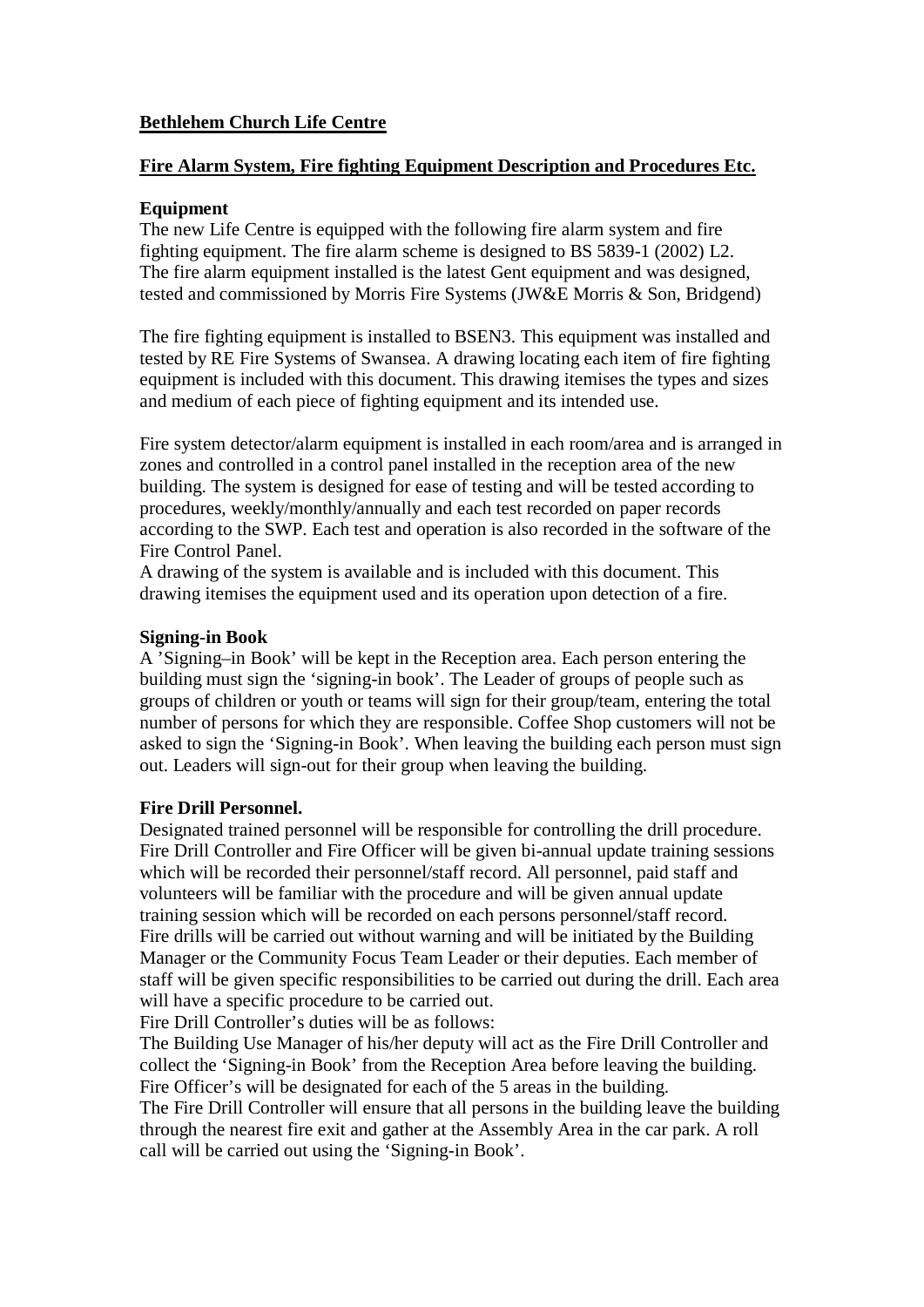#### **Designated Areas**

The designated areas are as follows:-

1) Coffee Shop, Reception, Book Shop/Advice Room & Toilets;

- 2)  $1<sup>st</sup>$  Floor Office, Training Room & Youth Room;
- 3) Main Hall;
- 4) Kitchen, Minor Hall/Children's Room, Toilets & Store Room;
- 5) Rear 1<sup>st</sup> Floor Prayer Tower and Offices;

#### **Fire Assembly Point**

The Assembly Area for the building will be the Car Park on the West of the building. When fire alarms operate all Members of Staff and Volunteers will carry out their specific Fire Drill Controller/Fire Officer duties.

The members of staff designated to be the Fire Officers for each area will take responsibility for the drill in their area.

#### **Fire Drill**

A fire drill will be carried out bi-annually for day time operations and evening time operations. The six monthly drill will coincide with the weekly test of the fire alarm system. The drill procedure will be as follows:

The alarm will be initiated from the scheduled 'break glass unit' using the test key. Fire drill personnel will carry out their designated duties. Fire offices will go to their designated areas and follow the procedures set out below.

#### **Area 1) Coffee Shop, Reception, Book Shop/Advice Room & Toilets;**

Fire Officer for this area will:

Contact Reception and confirm which area detector has operated. Ask all persons in the area to leave the building by the nearest fire exit, which does not pass the fire affected area and gather in the designated Assembly Area. Check that all rooms including toilets and shower room are checked before leaving area.

### Area 2) 1<sup>st</sup> **Floor Office, Training Room & Youth Room;**

Fire Officer for this area will: Contact Reception and confirm which area detector has operated. Ask all persons in the area to leave the building by the nearest fire exit, which does not pass the fire affected area and gather in the designated Assembly Area. Check that all rooms on the  $1<sup>st</sup>$  floor including the office are checked before leaving area.

#### **Area 3) Main Hall;**

The Fire Officer for this area will contact Reception and confirm which area detector has operated.

Ask all persons in the area to leave the building by the nearest fire exit, which does not pass the fire affected area and gather in the designated Assembly Area.

#### **Area 4) Minor Hall/Children's Room, Toilets & Store Room;**

The Fire Officer for this area will contact Reception and confirm which area detector has operated.

Ask all persons in the area to leave the building by the nearest fire exit, which does not pass the fire affected area and gather in the designated Assembly Area. Check that all rooms including toilet and disabled toilet are checked before leaving area.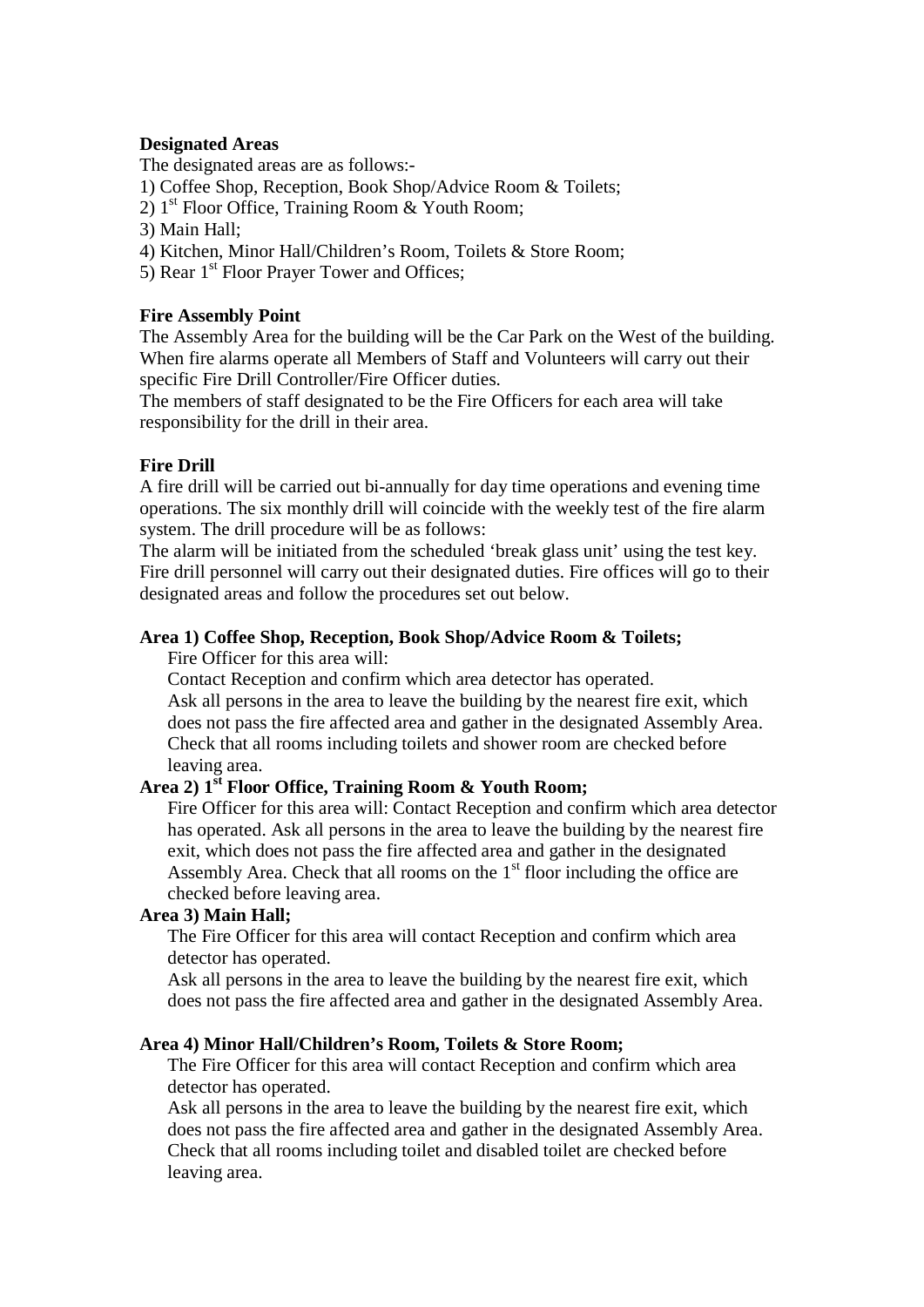#### **Area 5) Rear 1st Floor Prayer Tower and Offices;**

The Fire Officer for this area will contact Reception and confirm which area detector has operated.

 Ask all persons in the area to leave the building by the nearest fire exit, which does not pass the fire affected area and gather in the designated Assembly Area.

#### **Genuine operation of the Fire Alarm System**

In the event of a fire alarm initiated by an incident which is not a drill or fire system test, the Fire Drill Controller or his/her deputy will go immediately to the reception area and identify from the fire control panel the particular area detector which has operated and go to the affected area and if possible establish the cause of the detector operation. If the incident is genuine, the Fire Drill Controller must make a decision whether the fire can be dealt with locally with the use of the nearest fire fighting appliance or whether the Fire Brigade is to be called. As far as the evacuation procedure is concerned each and every fire alarm operation, whether a drill or an actual operation, **the full evacuation procedure MUST BE CARRIED OUT**. If the Fire Brigade is called, the Fire Controller will hand over responsibility to the Fire Brigade Officer in charge.

#### **Hire of Facilities**

Persons/organisations responsible for hiring of the building/room/facilities will ensure that each member of their group/party are familiar with position/location of the nearest emergency fire exit and ensure that the evacuation procedure is carried out.

#### **Risk Assessments.**

A fire risk assessment and a health and safety risk assessment have been carried out for each area listed above. Copies of these assessments are located in the H & S file.